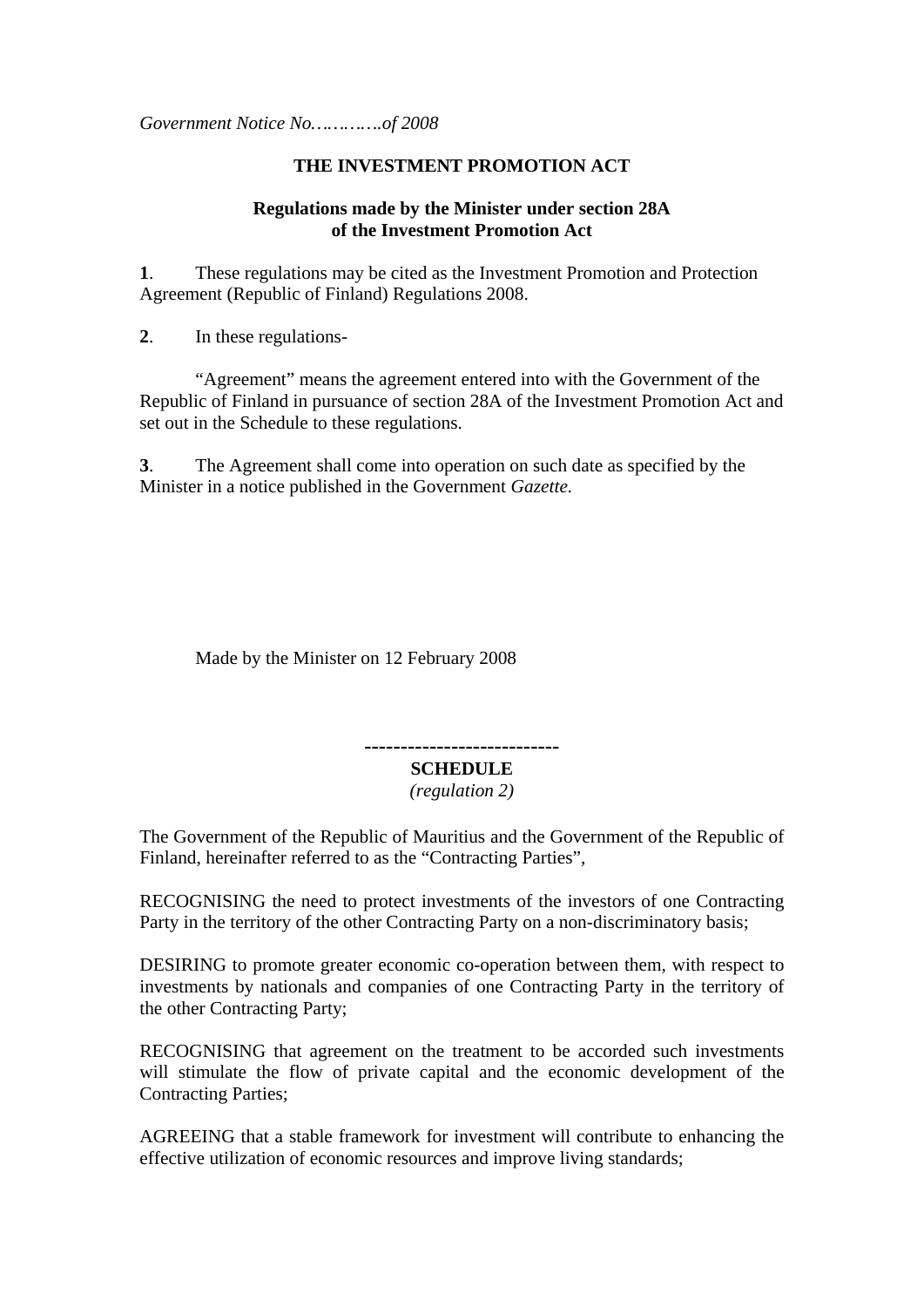RECOGNISING that the development of economic and business ties can promote respect for internationally recognized labour rights;

AGREEING that these objectives can be achieved without relaxing health, safety and environmental measures of general application; and

Having resolved to conclude an Agreement concerning the promotion and protection of investments;

HAVE AGREED AS FOLLOWS:

### **ARTICLE 1 DEFINITIONS**

For the purpose of this Agreement:

1. The term "investment' means every kind of asset established or acquired by an investor of one Contracting Party in the territory of the other Contracting Party in accordance with the laws and regulations of the latter Contracting Party, including in particular, though not exclusively:

- (a) movable and immovable property or any property rights such as mortgages, liens, pledges, leases, usufruct and similar rights;
- (b) reinvested returns;
- (c) shares in and stocks and debentures of a company or any other forms of participation in a company;
- (d) claims to money or rights to a performance having an economic value;
- (e) intellectual property rights, such as patents, copyrights, trade marks, industrial designs, business names, geographical indications as well as technical processes, know-how and goodwill; and
- (f) concessions conferred by law, by an administrative act or under a contract by a competent authority, including concessions to search for, develop, extract or exploit natural resources.

Investments made in the territory of one Contracting Party by any legal entity of that same Contracting Party, but actually owned or controlled, directly or indirectly, by investors of the other Contracting Party, shall likewise be considered as investments of investors of the latter Contracting Party if they have been made in accordance with the laws and regulations of the former Contracting Party.

Any change in the form in which assets are invested or reinvested does not affect their character as investments.

2. The term "returns" means the amounts yielded by investments and shall in particular, though not exclusively, include profits, dividends, interest, royalties, capital gains or any payments in kind related to an investment.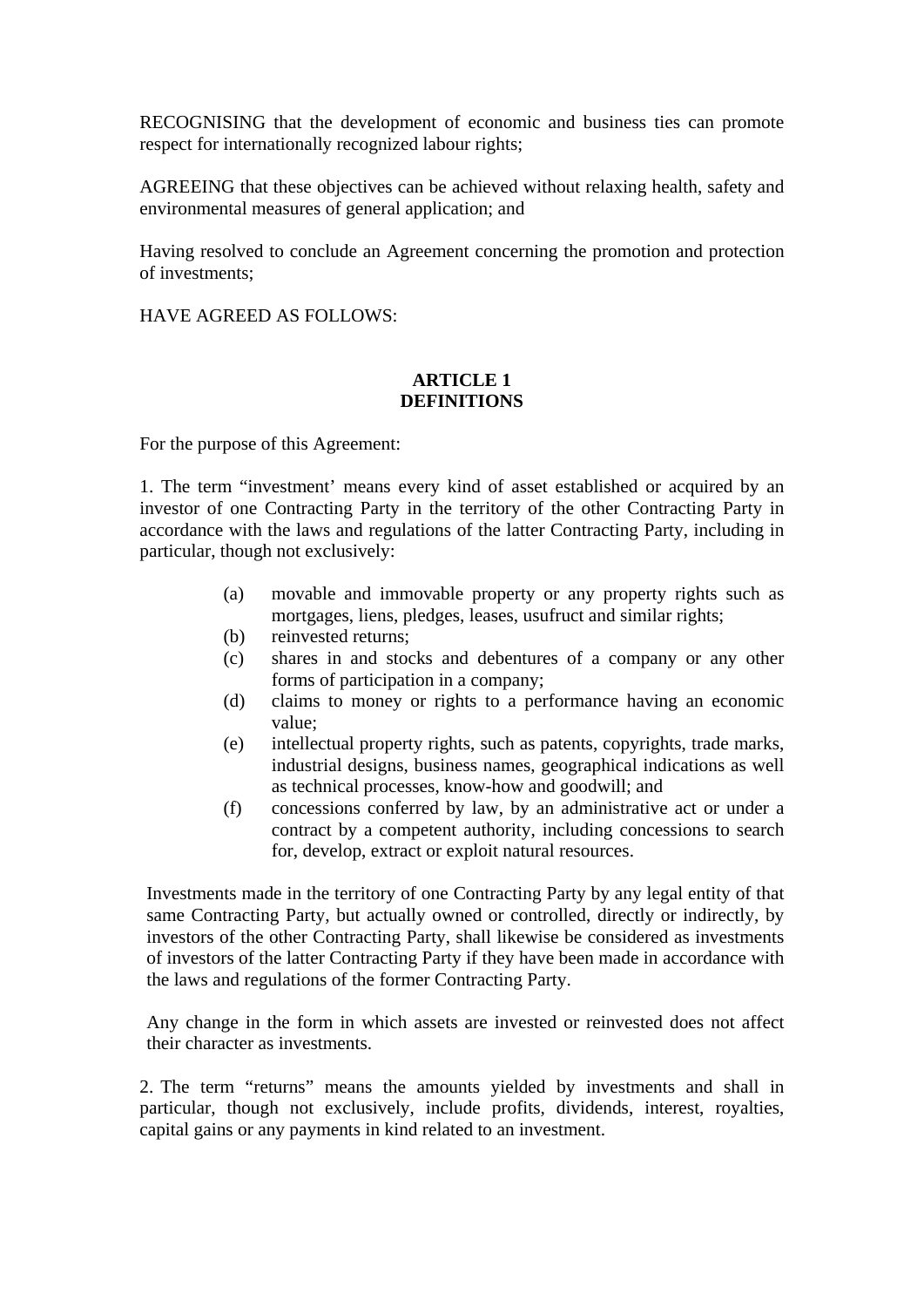3. The term "investor" means, for either Contacting Party, the following subjects who invest in the territory of the other Contracting Party in accordance with the laws of the latter Contracting Party and the provisions of this Agreement:

- (a) any natural person who is a national of either Contracting Party in accordance with its laws; or
- (b) any legal entity such as company, corporation, firm, partnership, business association, institution or organization, incorporated or constituted in accordance with the laws and regulations of the Contracting Party and having its registered office or central administration or principal place of business within the jurisdiction of that Contracting Party, whether or not for profit and whether its liabilities are limited or not.
- 4. The term "territory" means:
	- (1) in the case of the Republic of Mauritius, in accordance with its national laws and international law -
		- (i) all the territories and islands which constitute the State of Mauritius<sup>.</sup>
		- (ii) the territorial sea of Mauritius; and
		- (iii) any area outside the territorial sea of Mauritius, which may be designated as an area, including the Continental Shelf, within which the sovereign rights and jurisdiction of Mauritius with respect to the sea, the sea-bed and sub-soil and their natural resources may be exercised;
	- (2) in the case of the Republic of Finland, the land territory, internal waters and territorial sea of the Republic of Finland and the airspace above, as well as the maritime zones beyond the territorial sea, including the seabed and subsoil, over which the Republic of Finland exercises sovereign rights or jurisdiction in accordance with its national laws in force and international law, for the purpose of exploration and exploitation of the natural resources of such areas.

# **ARTICLE 2 PROMOTION AND PROTECTION OF INVESTMENTS**

1. Each Contracting Party shall promote in its territory investments by investors of the other Contracting Party and shall, in accordance with its laws and regulations admit such investments.

2. Each Contracting Party shall in its territory accord to investments and returns of investments of investors of the other Contracting Party fair and equitable treatment and full and constant protection and security. In any case a Contracting Party shall accord treatment not less favourable than required by international law.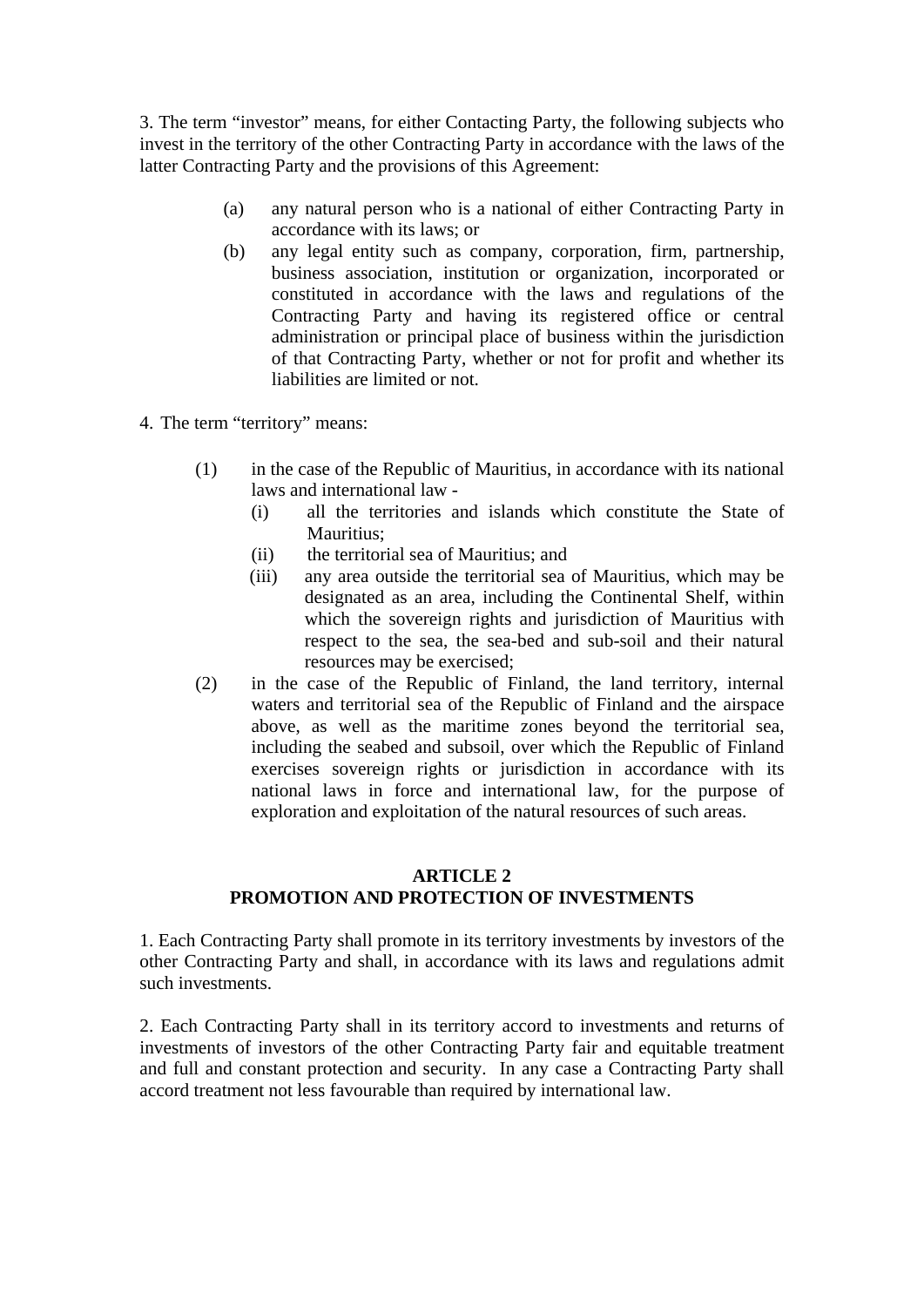3. Neither Contracting Party shall in its territory impair by unreasonable or arbitrary measures the acquisition, expansion, operation, management, maintenance, use, enjoyment and sale or other disposal of investment of investors of the other Contracting Party.

# **ARTICLE 3 TREATMENT OF INVESTMENT**

1. Each Contracting Party shall accord to investors of the other Contracting Party and to their investments, a treatment not less favourable than the treatment it accords to its own investors and their investments with respect to the acquisition, expansion, operation, management, maintenance, use, enjoyment and sale or other disposal of investments.

2. Each Contracting Party shall accord to investors of the other Contracting Party and to their investments, a treatment no less favourable than the treatment it accords to investors of the most favoured nation and to their investments with respect to the establishment, acquisition, expansion, operation, management, maintenance, use, enjoyment, and sale or other disposal of investments.

3. Each Contracting Party shall accord to investors of the other Contracting Party and to their investments the better of the treatments required by paragraph 1 and paragraph 2 of this Article, whichever is the more favourable to the investors or investments.

4. Neither Contracting Party shall mandate or enforce in its territory measures on investments by investors of the other Contracting Party, concerning purchase of materials, means of production, operation, transport, marketing of its products or similar orders having discriminatory effects. Such requirements do not include conditions for the receipt or continued receipt of an advantage.

### **ARTICLE 4 EXEMPTIONS**

The provisions of this Agreement shall not be construed so as to as to oblige one Contracting Party to extend to the investors and investments by investors of the other Contracting Party the benefit of any treatment, preference or privilege by virtue of any existing or future:

- (a) free trade area, customs union, common market, economic and monetary union or other similar regional economic integration agreement, including regional labour market agreements, to which one of the Contracting Parties is or may become a party, or
- (b) agreement for the avoidance of double taxation or other international agreement relating wholly or mainly to taxation.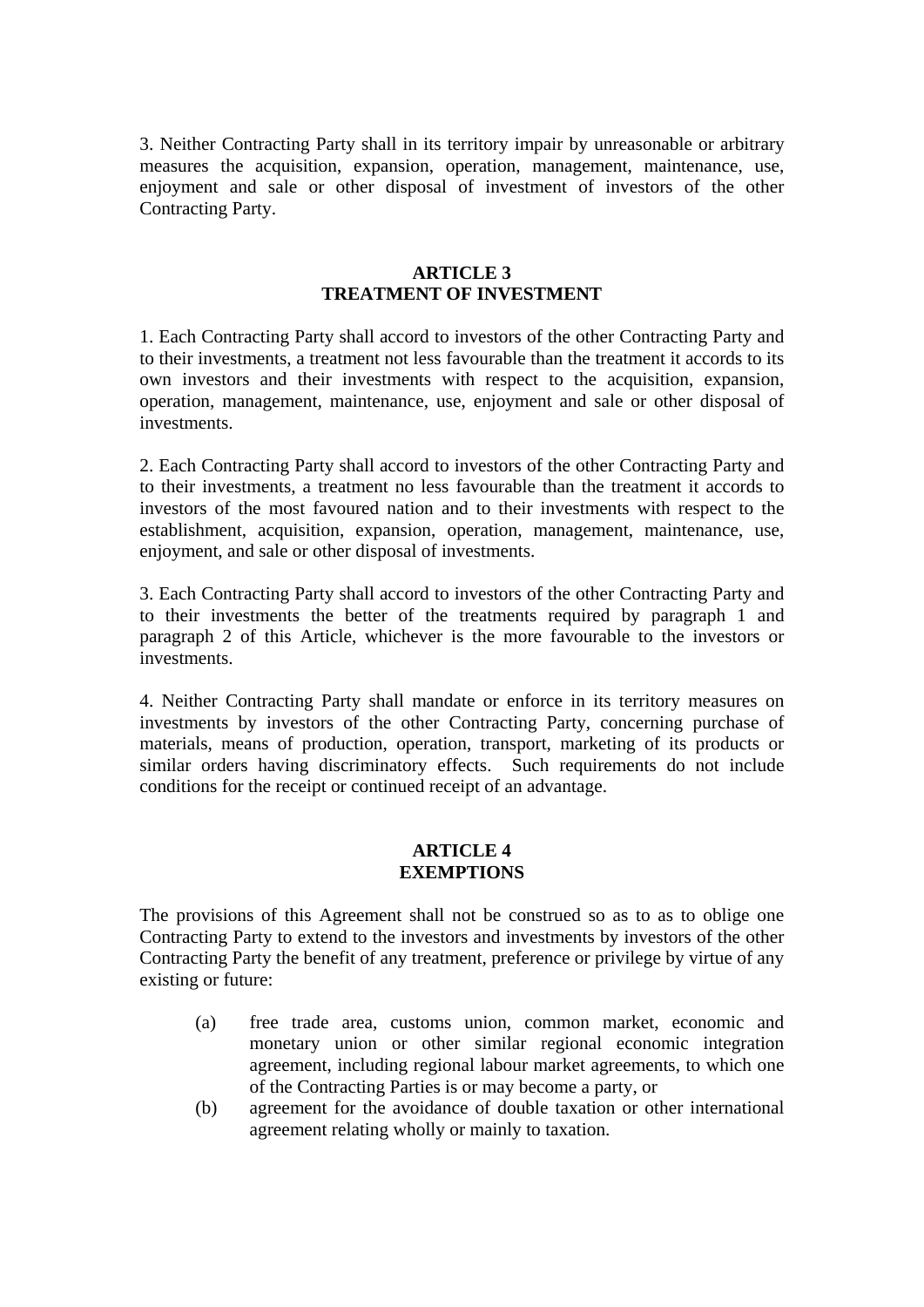### **ARTICLE 5 EXPROPRIATION**

1. Investments by investors of a Contracting Party in the territory of the other Contracting Party shall not be expropriated, nationalized or subjected to any other measures, direct or indirect, having an effect equivalent to expropriation or nationalization (hereinafter referred to as "expropriation"), except for a purpose which is in the public interest, on a non-discriminatory basis, in accordance with due process of law, and against prompt , adequate and effective compensation in accordance with international law.

2. Such compensation shall amount to the value of the expropriated investment at the time immediately before the expropriation or before the impending expropriation became public knowledge, whichever is the earlier. The value shall be determined in accordance with generally accepted principles of valuation, taking into account, inter alia, the capital invested, replacement value, appreciation, current returns, the projected flow of future returns, goodwill and other relevant factors.

3. Compensation shall be fully realizable and shall be paid without any restriction or delay. It shall include interest at a commercial rate established on a market basis for the currency of payment from the date of dispossession of the expropriated property until the date of actual payment.

4. Where a Contracting Party expropriates the assets or part thereof of a company which is incorporated or constituted under the law in force in any part of its own territory, and in which investors of the other Contracting Party own shares, it shall ensure that the provisions of paragraphs 1 to 3 of this Article are applied to the extent necessary to guarantee compensation in respect of their investment to such investors of the Contracting Party who are owners of those shares.

5. Without prejudice to the provisions of Article 9 of this Agreement, the investor whose investments are expropriated shall have the right to prompt review of its case and of valuation of its investments in accordance with the principles set out in this Article, by a judicial or other competent authority of that Contracting Party.

# **ARTICLE 6 COMPENSATION FOR LOSSES**

1. Investors of one Contracting Party whose investments in the territory of the other Contracting Party suffer losses owing to war or other armed conflict, a state of national emergency, revolt, insurrection or riot in the territory of the latter Contracting Party, shall be accorded by the latter Contracting Party, as regards restitution, indemnification, compensation or other settlement, a treatment no less favourable than the one accorded by the latter Contracting Party to its own investors or investors of the most favoured nation, whichever, according to the investor, is the more favourable.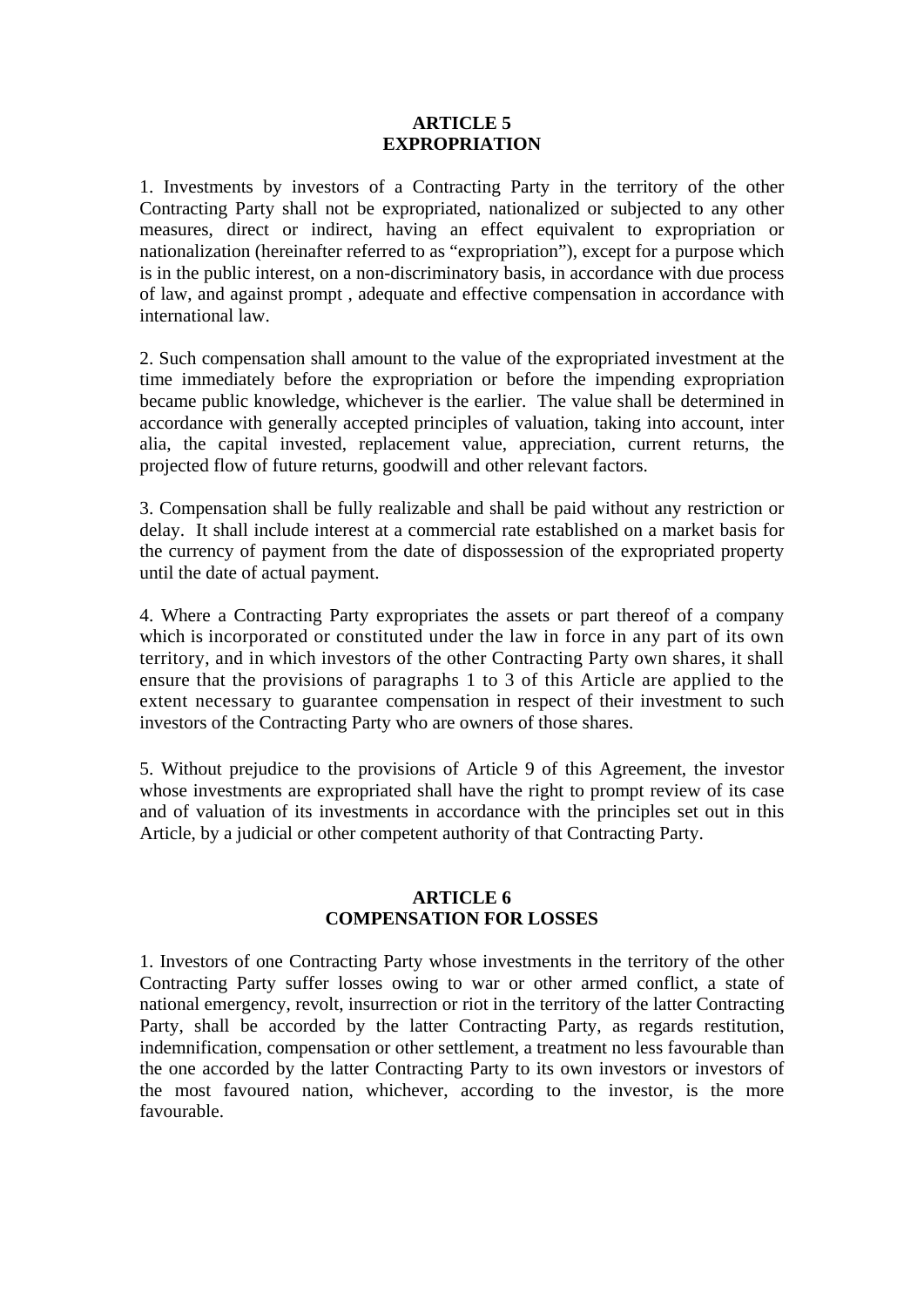2. Without prejudice to paragraph 1 of this Article, investors of one Contracting Party who, in any of the situations referred to in that paragraph, suffer losses in the territory of the other Contracting Party resulting from:

- (a) requisitioning of its investment or a part thereof by the latter's authorities, or
- (b) destruction of its investment or a part thereof by the latter's armed forces or authorities, which was not required by the necessity of the situation,

shall be accorded by the latter Contracting Party restitution or compensation which in either case shall be prompt, adequate and effective and with respect to compensation, shall be in accordance with Article 5 paragraphs 1-3 from the date of requisitioning or destruction until the date of actual payment.

# **ARTICLE 7 FREE TRANSFER**

1. Each Contracting Party shall ensure to investors of the other Contracting Party the free transfer, into and out of its territory, of their investments and transfer payments related to investments. Such payments shall include in particular, though not exclusively:

- (a) principal and additional amounts to maintain, develop or increase the investment;
- (b) returns;
- (c) proceeds obtained from the total or partial sale or disposal of an investment, including the sale of shares;
- (d) amounts required for the payment of expenses which arise from the operation of the investment, such as loans repayments, payment of royalties, management fees, licence fees or other similar expenses;
- (e) compensation payable pursuant to Articles 5, 6, 8 and 9;
- (f) earnings and other remuneration of personnel engaged from abroad and working in connection with an investment.

2. Each Contracting Party shall further ensure that the transfers referred to in paragraph 1 of this Article shall be made without any restriction in a freely convertible currency and at the prevailing market rate of exchange applicable on the date of transfer to the currency to be transferred and shall be immediately transferable.

3. In the absence of a market for foreign exchange, the rate to be used shall be the most recent exchange rate for the conversions of currencies into Special Drawing Rights.

4. In case of a delay in transfer caused by the host Contracting Party, the transfer shall also include interest at a commercial rate established on a market basis for the currency in question from the date on which the transfer was requested until the date of actual transfer and shall be borne by that Contracting Party.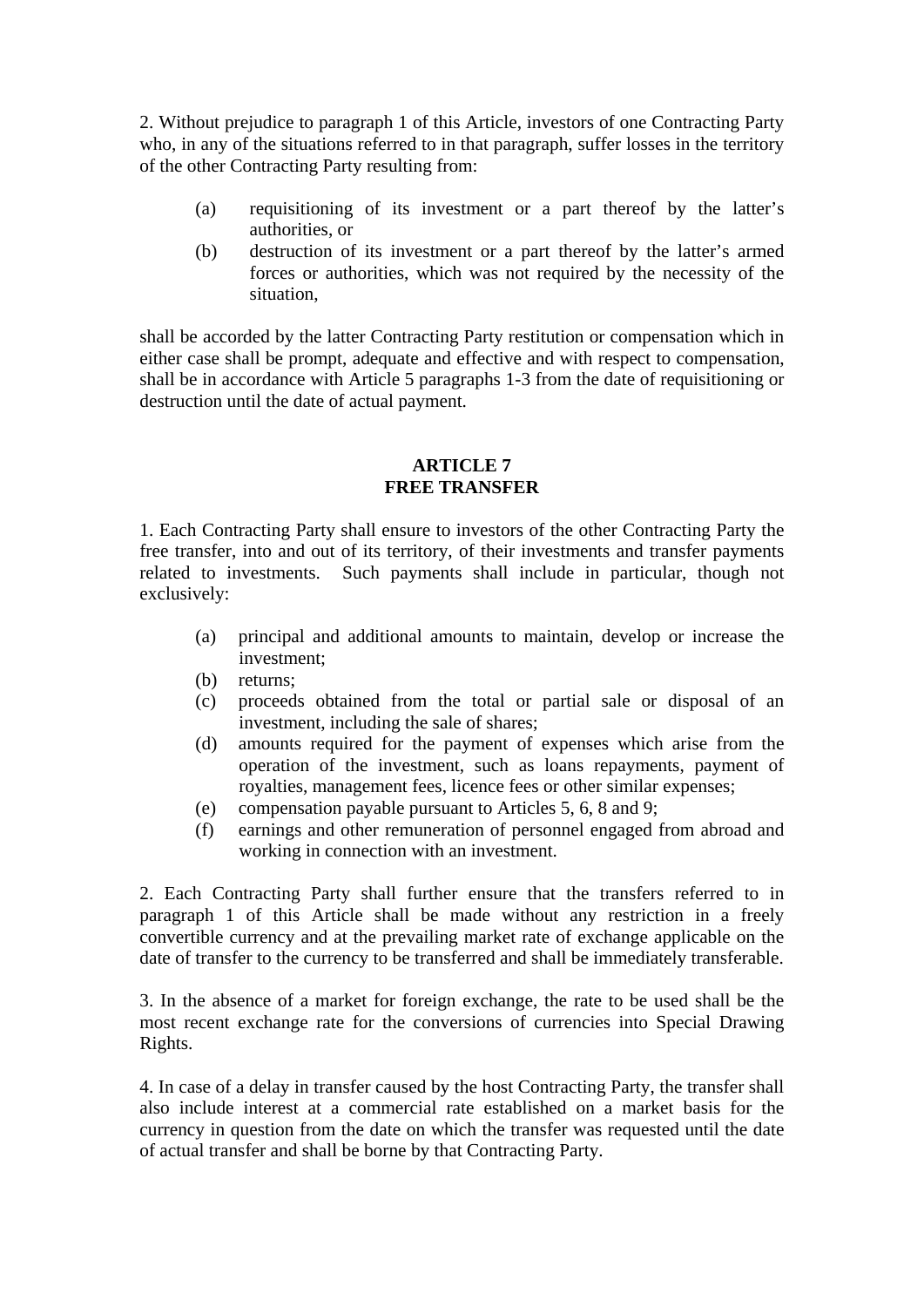5. Notwithstanding paragraphs 1 and 2 of this Article and provided that it shall be equitable, non-discriminatory and applied in good faith and shall not be used as a means of avoiding the Contracting Party's commitments or obligations under this agreement:

- (i) a Contracting Party concerned may, in the event of serious balance-of payments difficulties or threat thereof, adopt restrictions on transfer payments related to investments consistent with its other obligations under international law. The duration of the restrictions shall be applied only for a period that is absolutely necessary.
- (ii) a Contracting party may require that, prior to the transfer of payments relating to an investment creditors' rights and tax obligations in relation to such an investment are fulfilled by the investor.

# **ARTICLE 8 SUBROGATION**

If a Contracting Party or its designated agency makes a payment under an indemnity, guarantee or contract of insurance given in respect of an investment of an investor in the territory of the other Contracting Party, the latter Contracting Party shall recognize the assignment of any right or claim of such an investor to the former Contracting Party or its designated agency, and the right of the former Contracting Party or its designated agency to exercise by virtue of subrogation any such right and claim to the same extent as its predecessor in title.

# **ARTICLE 9**

# **DISPUTES BETWEEN AN INVESTOR AND A CONTRACTING PARTY**

1. Any dispute arising directly from an investment between one Contracting Party and an investor of the other Contracting Party should be settled amicably between the two parties to the dispute.

2. If the dispute has not been settled within three months from the date on which it was raised in writing, the dispute may, at the choice of the investor, be submitted:

- (a) to the competent courts of the Contracting Party in whose territory the investment is made; or
- (b) to arbitration by the International Centre for Settlement of Investment Disputes (ICSID), established pursuant to the Convention on the Settlement of Investment Disputes between States and Nationals of other States, opened for signature at Washington on 18 March 1965 (hereinafter referred to as the "Centre"), if the Centre is available; or
- (c) to any ad hoc arbitration tribunal which unless otherwise agreed on by the parties to the dispute, is to be established under the Arbitration Rules of the United Nations Commission on International Trade Law (UNCITRAL).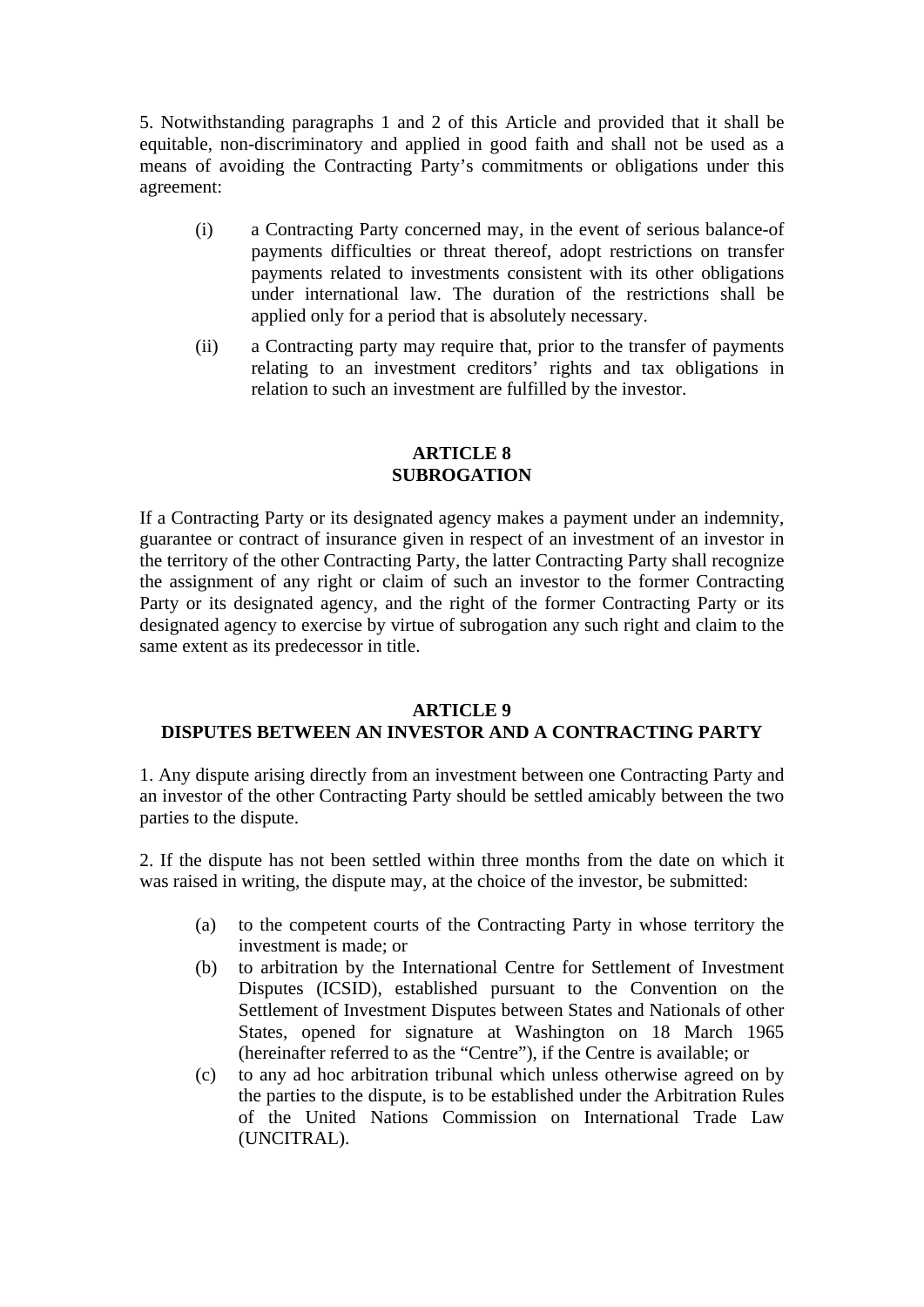3. An investor who has submitted the dispute to a national court may nevertheless have recourse to one of the arbitral tribunals mentioned in paragraphs 2(b) or 2(c) of this Article if, before a judgment has been delivered on the subject matter by a national court, the investor declares not to pursue the case any longer through national proceedings and withdraws the case.

4. Any arbitration under this Article shall, at the request of either party to the dispute, be held in a state that is a party to the Convention on the Recognition and Enforcement of Foreign Arbitral Awards (New York Convention), opened for signature at New York on 10 June 1958. Claims submitted to arbitration under this Article shall be considered to arise out of a commercial relationship or transaction for purposes of Article 1 of the New York Convention.

5. Each Contracting Party hereby gives its unconditional consent to the submission of a dispute between it and an investor of the other Contracting Party to arbitration in accordance with this Article.

6. Neither of the Contracting Parties, which is a party to a dispute, can raise an objection, at any phase of the arbitration procedure or of the execution of an arbitral award, on account of the fact that the investor, which is the other party to the dispute, has received an indemnification covering a part or the whole of its losses by virtue of an insurance.

7. The award shall be final and binding on the parties to the dispute and shall be executed in accordance with national law of the Contracting Party in whose territory the award is relied upon, by the competent authorities of the Contracting Party by the date indicated in the award.

# **ARTICLE 10 DISPUTES BETWEEN THE CONTRACTING PARTIES**

1. Disputes between the Contracting Parties concerning the interpretation and application of this Agreement shall, as far as possible, be settled through diplomatic channels

2. If the dispute cannot thus be settled within six (6) months following the date on which such negotiations were requested by either Contracting Party, it shall at the request of either Contracting Party be submitted to an Arbitral Tribunal.

3. Such an Arbitral Tribunal shall be constituted for each individual case in the following way. Within two (2) months of the receipt of the request for arbitration, each Contracting Party shall appoint one member of the Tribunal. Those two members shall then select a national of a third State who on approval by the two Contracting Parties shall be appointed Chairman of the Tribunal. The Chairman shall be appointed within four (4) months from the date of appointment of the other two members.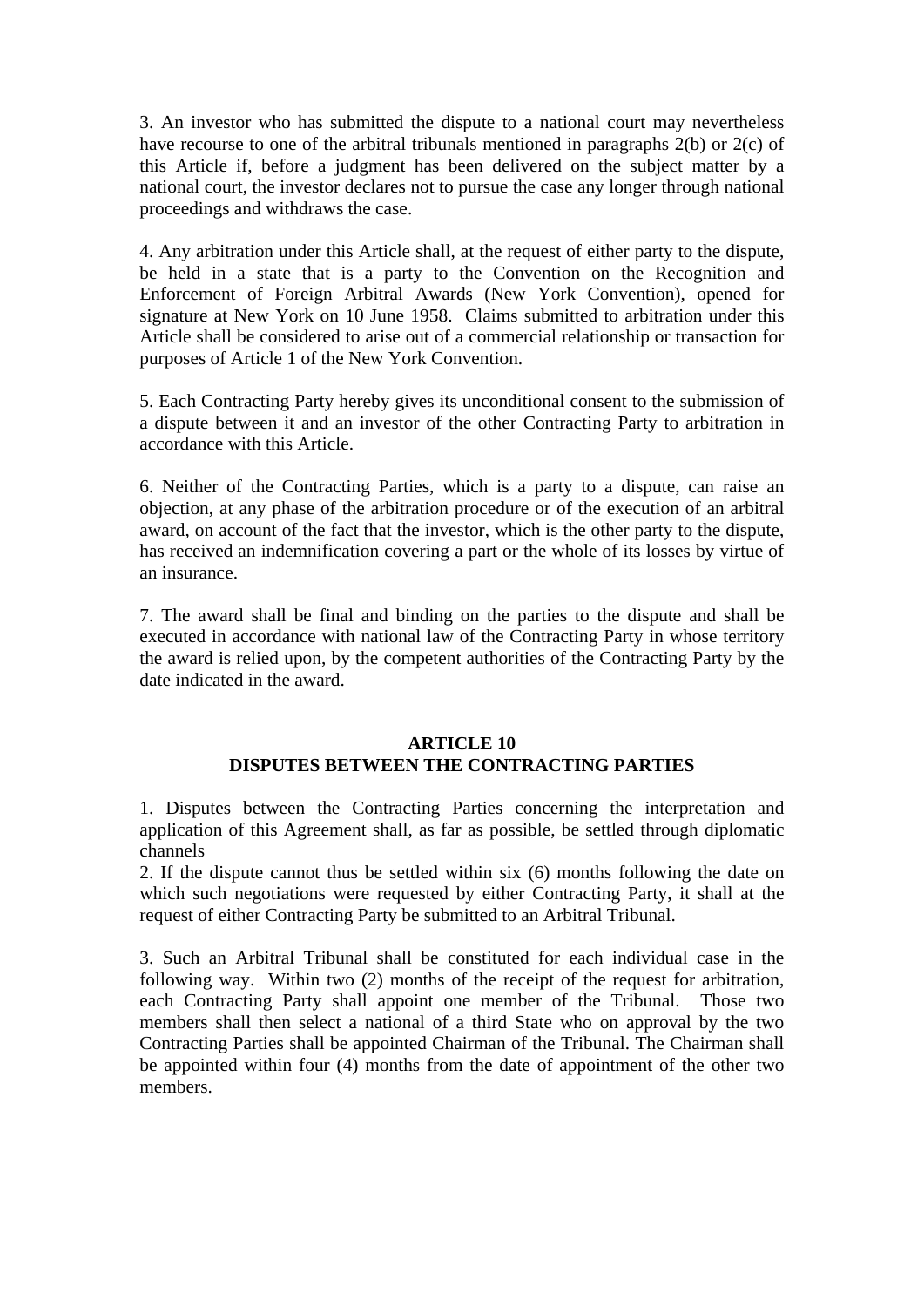4. If the necessary appointments have not been made within the periods specified in paragraph 3 of this Article, either Contracting Party may, in the absence of any other agreement, invite the President of the International Court of Justice to make the necessary appointments. If the President is a national of either Contracting Party or otherwise is prevented from discharging the said function, the Member of the International Court of Justice next in seniority who is not a national of either Contracting Party or is not otherwise prevented from discharging the said function, shall be invited to make the necessary appointments.

5. The Arbitral Tribunal shall reach its decision by a majority of votes. The decisions of the Tribunal shall be final and binding on both Contracting Parties. Each Contracting Party shall bear the costs of the member appointed by that Contracting Party and of its representation in the arbitral proceedings. Both Contracting Parties shall assume an equal share of the costs of the Chairman, as well as any other costs. The Tribunal may make a different decision regarding the sharing of the costs. In all other respects, the Arbitral Tribunal shall determine its own rules of procedure.

6. Issues subject to dispute referred to in paragraph 1 of this Article shall be decided in accordance with the provisions of this Agreement and the generally recognized principles of international law.

### **ARTICLE 11 PERMITS**

1. Each Contracting Party shall, subject to its laws and regulations, treat favourably the applications relating to investments and grant expeditiously the necessary permits required in its territory in connection with investments by investors of the other Contracting Party.

2. Each Contracting Party shall, subject to its laws and regulations, grant temporary entry and stay and provide any necessary confirming documentation to natural persons who are employed from abroad as executives, managers, specialists or technical personnel in connection with an investment by an investor of the other Contracting Party, and who are essential for the enterprise, as long as these persons continue to meet the requirements of this paragraph. Immediate family members of such personnel shall also be granted a similar treatment with regard to entry and temporary stay in the territory of the host Contracting Party.

# **ARTICLE 12 APPLICATIONS OF OTHER RULES**

1. If the provisions of law of either Contracting Party or obligations under international law, existing at present or established hereafter between the Contracting Parties in addition to this Agreement, contain a regulation, whether general or specific, entitling investments made by investors of the other Contracting Party to a treatment more favourable than is provided by this Agreement, such provisions shall, to the extent that they are more favourable to the investor, prevail over this Agreement.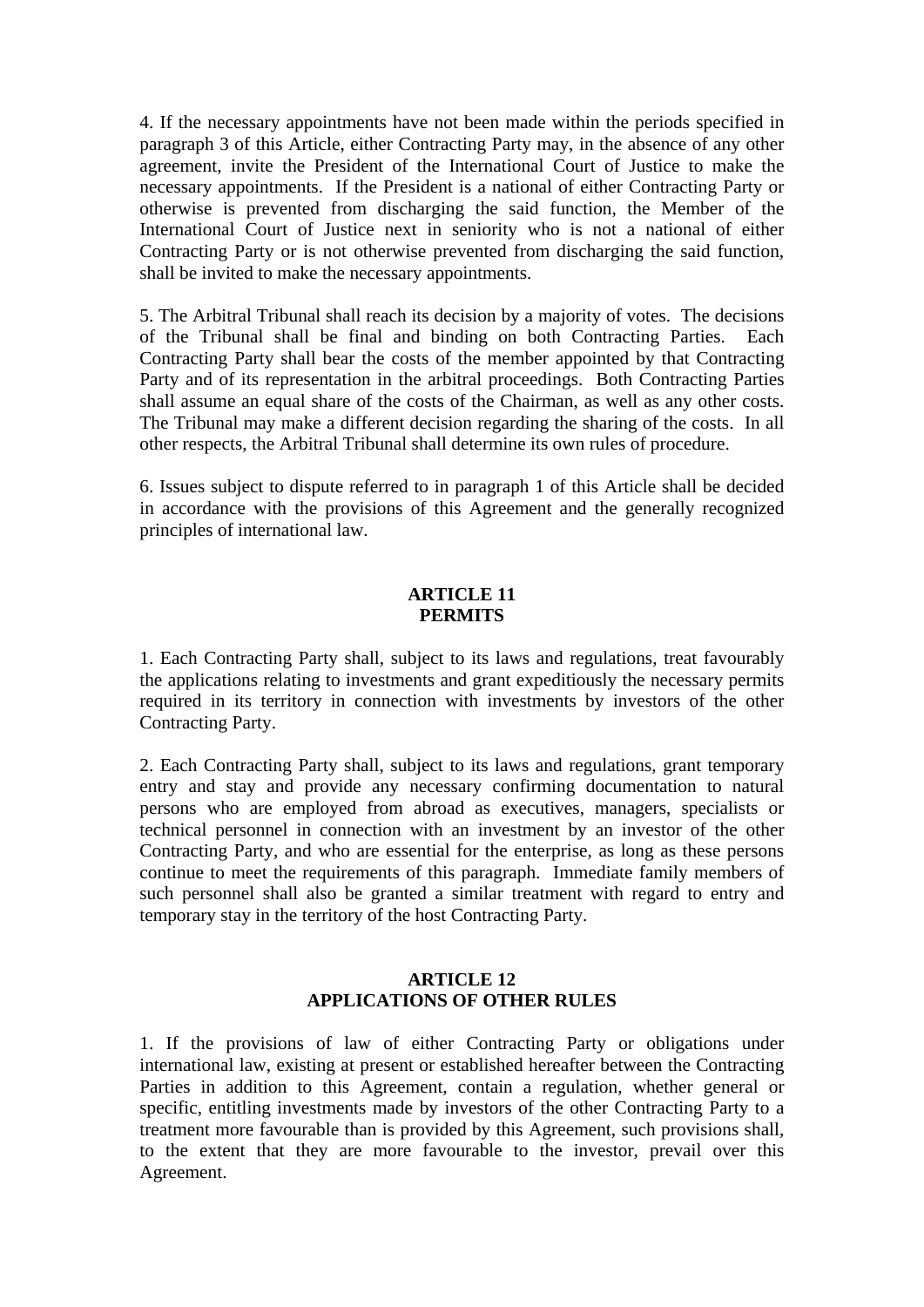2. Each Contracting Party shall observe any other obligation it may have with regard to a specific investment of an investor of the other Contracting Party.

# **ARTICLE 13 APPLICATION OF THE AGREEMENT**

This Agreement shall apply to all investments made by investors of either Contracting Party in the territory of the other Contracting Party, whether made before or after the entry into force of this Agreement, but shall not apply to any dispute concerning an investment which arose or any claim which was settled before its entry into force.

### **ARTICLE 14 GENERAL DEROGATIONS**

1. Nothing in this Agreement shall be construed as preventing a Contracting Party from taking any action necessary for the protection of its essential security interests in time of war or armed conflict, or other emergency in international relations.

2. The provisions of this Article shall not apply to Article 7 paragraph 1(e) of this Agreement.

# **ARTICLE 15 TRANSPARENCY**

1. Each Contracting Party shall promptly publish, or otherwise make publicly available, its laws, regulations, procedures and administrative rulings and judicial decisions of general application as well as international agreements which may affect the investments of investors of the other Contracting Party in the territory of the former Contracting Party.

2. Nothing in this Agreement shall require a Contracting Party to furnish or allow access to any confidential or proprietary information, including information concerning particular investors or investments, the disclosure of which would impede law enforcement or be contrary to its laws protecting confidentiality or prejudice legitimate commercial interests of particular investors.

# **ARTICLE 16 CONSULTATIONS**

The Contracting Parties shall, at the request of either Contracting Party, hold consultations for the purpose of reviewing the implementation of this Agreement and studying any issue that may arise from this Agreement. Such consultations shall be held between the competent authorities of the Contracting Parties in a place and at a time agreed on through appropriate channels.